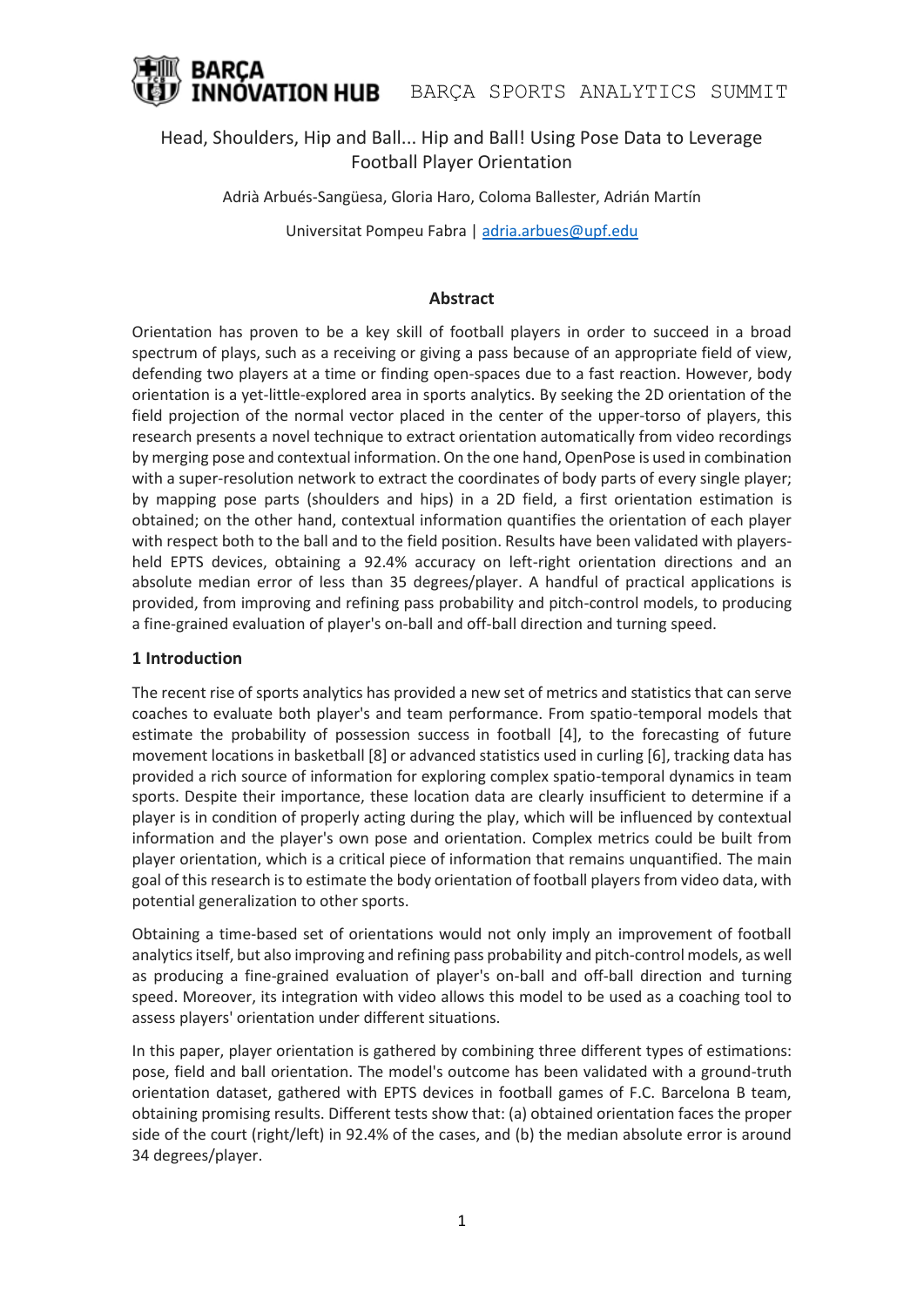

## **2 Methods**

In this work, the orientation of a player's body is defined as the 2D rotation of the player's uppertorso around the vertical axis, which is assumed to coincide with the field projection of a normal vector placed in the center of their upper-torso, involving both shoulders and hip parts. The overall pipeline of the presented method is displayed in Figure 1. This Section provides a detailed explanation of 3 different kinds of orientation estimation from which the method benefits: (1) pose data, (2) field position and (3) ball position. The output of all these individual estimations produces both a numerical orientation result and a confidence value. Orientation is measured in degrees and discretized into 24 probability bins using the reference system displayed in Figure 3(a). For all cases, the orientation value indicates the bin with higher probability, while the confidence value is used to compute how many other neighboring bins have non-zero probability. This paper proposes an algorithm that outputs a probability density function (pdf) of the estimated orientation; thus containing both an estimation (maximum of pdf) and its confidence (inverse of the pdf support). *A posteriori*, a contextual weighting is performed.





## **2.1 Pose Orientation**

Orientation from pose is the main contribution of this article, and uses pretrained models and 3D vision techniques in order to obtain a first orientation estimation of each player. Given temporally-smoothed bounding boxes of players, a combination of super-resolution and pose detection techniques is applied to find the pose of every player. Both the left-right shoulders and the left-right parts of the hip will be considered as the main upper-torso parts. By projecting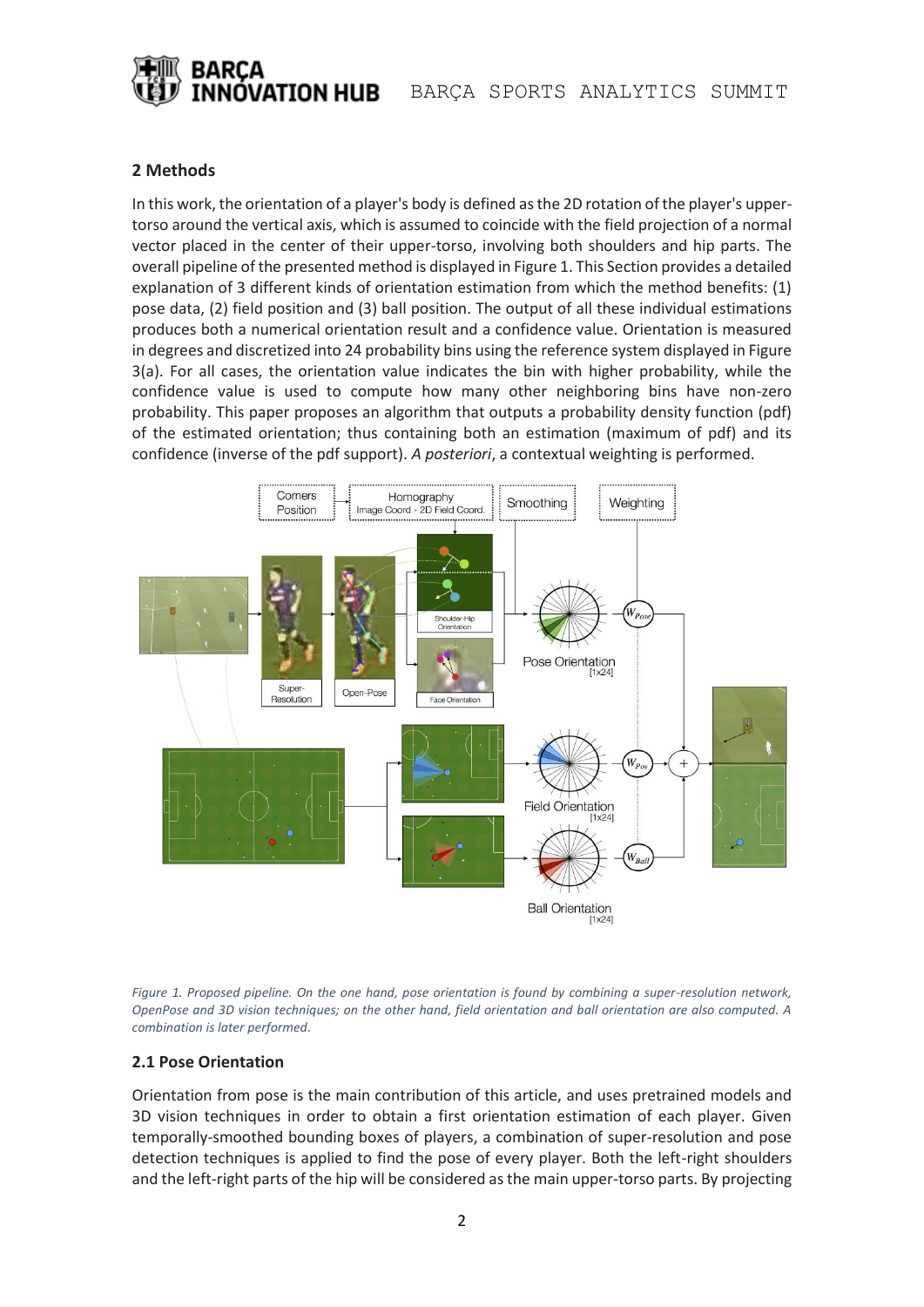# ÓVATION HUB

these parts in a 2D space independently, the normal vector between these points can be extracted.

## **2.1.1 Pose Detection**

Having the bounding boxes for all visible players in each frame, the OpenPose library [1] is used to extract the pose of every single individual (see [7,9,2] for technical details of pose models). Given a football frame, the output of the pose estimator is a 25 x 3 vector for each player, with the position (in image coordinates) of 25 keypoints, which belong to the main biometric humanbody parts, together with a confidence score.

However, detecting the pose of players in sports scenarios is always challenging given the frequent occlusions and fast movements that lead to motion blur. Moreover, football games are played in fields of approximately 7,700 squared meters, so depending on the video footage, players might result in tiny portions of the image; for instance, given a set of 3,047,270 bounding boxes in Full-HD images, the mean size of a single bounding box has a resolution of only 14x49 pixels. Hence, small image crops are not always properly processed, resulting in a null set of anatomical landmarks. For this reason, a super-resolution network is used to preprocess bounding boxes and enhance the image quality instead of a simpler interpolation technique. More concretely, the applied model is a Residual Dense Network (RDN)[3,10]. The resulting processed image is 4 times bigger than the original in width and height. In 2, an example of (a) the original low resolution image can be seen together with upscaled images obtained using (b) bicubic interpolation and (c) the implemented RDN. The image processed by the RDN is less blurry and allows OpenPose to better detect the body parts of the players. However, two other challenges remain unsolved:(1) double detections, solved by comparing histograms based on given templates, and (2) non-existent detections, which might happen either by an inaccurate smoothing when tracking players due to sudden changes or a bad performance of OpenPose in the given crop.



*Figure 2. Super-resolution performance: (a) original cropped image according to bounding box coordinates (plus a reasonable margin). OpenPose result after upscaling with a: (b) bicubic interpolation, and (c) a Dense Residual Network [10].*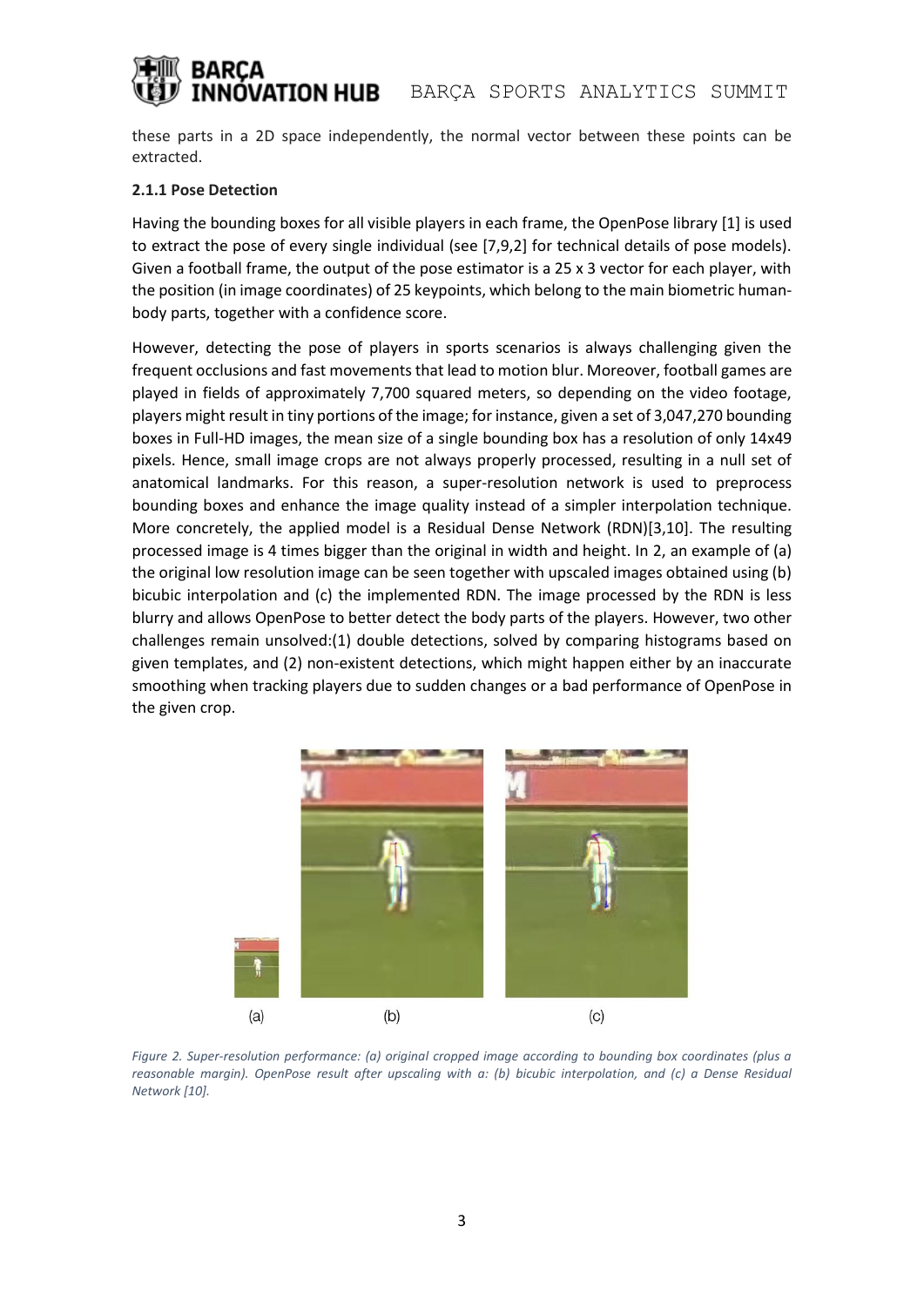

## **2.1.2 Angle Estimation**

Once the pose is extracted for each player, the coordinates (and confidence) associated to the upper-torso parts are stored to estimate the pose orientation. Given the 4 field corners' coordinates in the image (or its projection out of the image in the non-visible cases), a homography is computed with the DLT algorithm [5] after establishing the four field-corners correspondences between the frame and a 2D field given by a template image of it. This homography is a non-singular 3x3 matrix that maps field-pixels seen in the frame domain into 2D field coordinates. From the output of OpenPose, the coordinates of the main upper-torso parts are found in the image domain; by mapping the left-right pair (either shoulders or hips) in the 2D field, a first insight of the player orientation is obtained, as seen in Figure 3(b). Basically, the player can be inclined towards the right (0-90º, 270-360º, bins 0-11) or the left (90-270º, bins 12-23) side of the field. Extreme cases, such as top (90º) or bottom (270º), are also considered. From now on, this first binary estimation, which indicates if the orientation belongs to the first or second half of the orientation histogram, will be called *LR-side* parameter.



*Figure 3. (a) Orientation discretization in 24 bins; blue numbers stand for the bin number and purple angles stand for the related orientation. (b) Different combinations of left-right mapped parts in a 2D space, showing if the player's orientation belongs to the first or second half of the histogram (black semicircle, LR-side parameter); (c) same combinations with the corresponding normal vector.* 

Figure 4 shows how pose orientation is estimated: first, left-right shoulders and hips are mapped via the estimated homography into the 2D space; then, *LR-side* booleans ( $LR_{Sh}$ ,  $LR_{Hi}$ ), angles  $(\alpha_{Sh}, \alpha_{Hi})$  and confidences  $(C_{Sh}, C_{Hi})$  are obtained. The associated confidences are the product of OpenPose'sindividual shoulder and hips confidences respectively. However, OpenPose might fail detecting either the left or right hip parts; in these cases, the middle hip position is used as a substitute for the missing part. Then: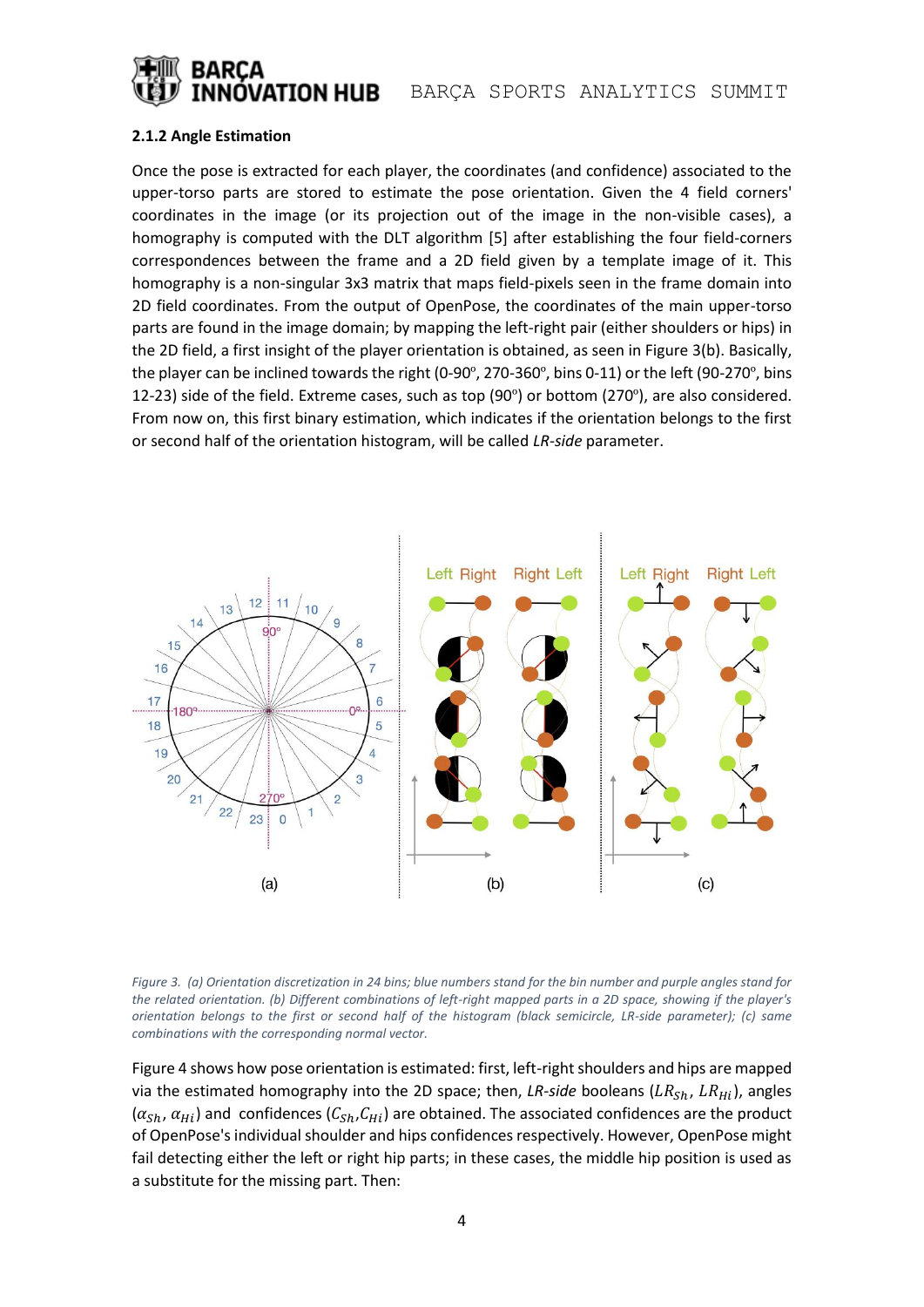## **BARCA** INNÓVATION HUB

## 1. If  $LR_{Sh}$  and  $LR_{Hi}$  agree:

- a. If  $C_{Sh} > C_{Hi}$ ,  $\alpha_{Sh}$  is considered as the pose orientation estimation and  $C_{Sh}$  its confidence. If not,  $\alpha_{Hi}$  and  $C_{Hi}$  are selected.
- 2. Otherwise, there are two possible scenarios: a low confidence detection of some individual parts, or a player placed completely parallel to sidelines with both shoulders and hip parts located in very close pixels. Therefore, confidence values and a computation of the face direction are used:
	- a. If  $|C_{Sh} C_{Hi}|$  is bigger than a threshold (*i.e,* 0.4 for both  $C_{Sh}$ ,  $C_{Hi} \in [0,1]$ ), it means that OpenPose's result is uncertain in one of these parts so only the other one is used for the estimation.
	- b. If  $|C_{Sh} C_{Hi}|$  is smaller than this threshold, the player's face direction is checked. In the image domain, the difference among the X positions of all face parts and the player's neck is computed. If most of the parts move towards the origin of the X axis (Figure 4(c)), the player's *LR-side* will be left, and the angle 180; otherwise, the player's *LR-side* will be right and the angle 0.



*Figure 4. Steps to estimate the pose orientation of a given player and its LR-side parameter: (a) OpenPose output, (b) coordinates belonging to shoulders and hip are mapped in a 2D field, individual LR-side and orientation values are obtained. (c) A simple check is performed to see if both LR-parameters coincide; if they do not and their confidence difference is below a certain threshold, (d) the face direction is checked by comparing the X coordinate of all face parts with the neck; (e) a final estimation is obtained according to: (top) higher confidence value, or (bottom) face direction.*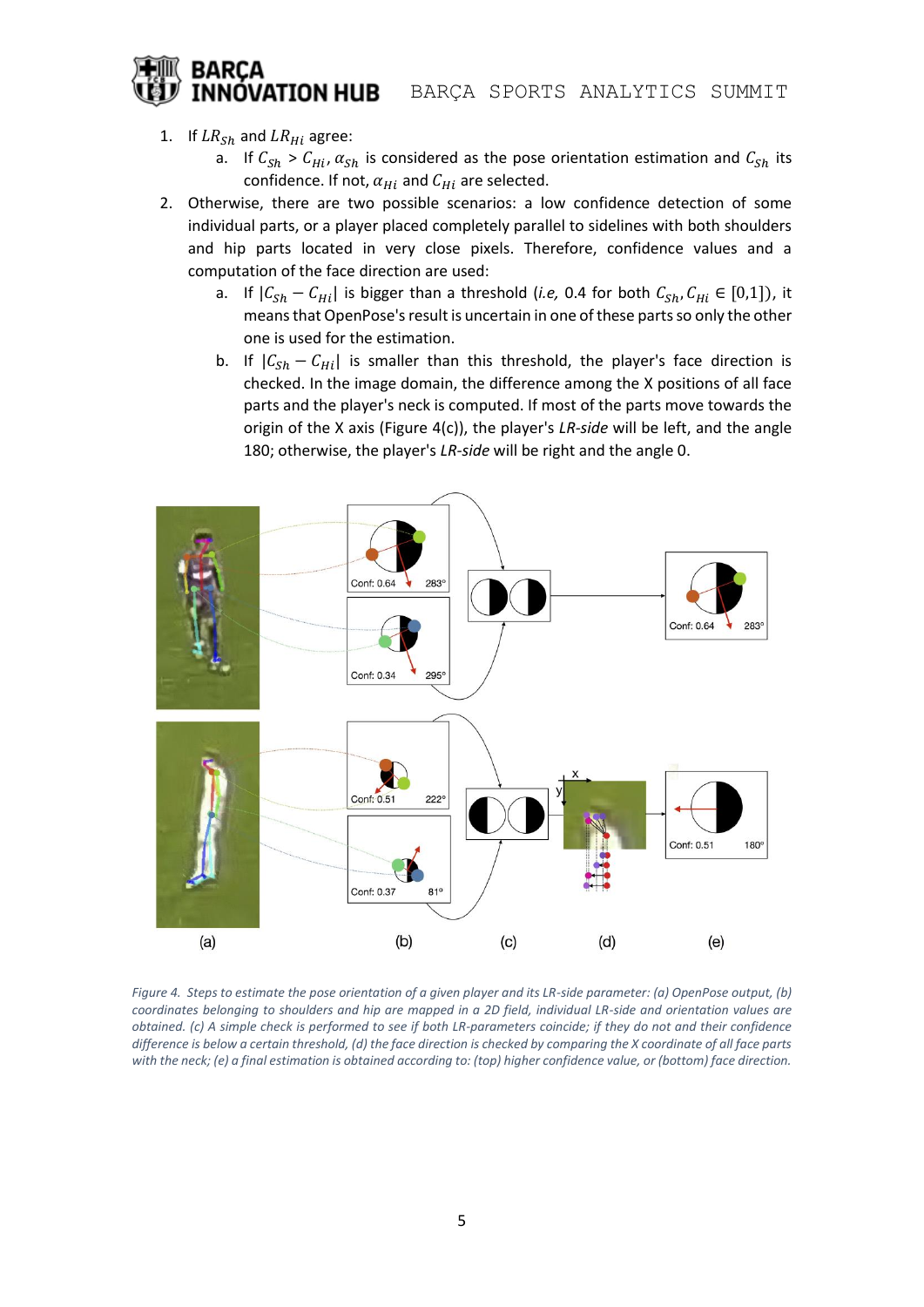# **ATION HUB** BARÇA SPORTS ANALYTICS SUMMIT

Then, given the final pose orientation estimation  $\alpha_p$  and its related confidence  $C_p$ , a Gaussian probability distribution is located around it, with effective support

$$
N_P = \max\left(\left\lfloor N_{bins}\left(\frac{1-C_P}{2}\right)\right\rfloor, 1\right),\,
$$

centered at

$$
\text{or}_{P} = \begin{cases} \left\lfloor \frac{\alpha_{P}}{360/N_{bins}} + \frac{N_{bins}}{4} \right\rfloor & \text{if } \frac{\alpha_{P}}{360/N_{bins}} < 18\\ \left\lfloor \frac{\alpha_{P}}{360/N_{bins}} + \frac{N_{bins}}{4} \right\rfloor - N_{bins} & \text{if } \frac{\alpha_{P}}{360/N_{bins}} \geq 18 \end{cases}
$$

where the second element of the sum is an offset that compensates the bin order (Figure 3(a)). The output vector of this orientation estimation will be denoted from now on  $H<sub>p</sub>$ . Finally, a median filter in the temporal domain is applied to  $H<sub>P</sub>$  to correct from inconsistencies in the framewise OpenPose detection.

## **2.2 Field Orientation**

The next estimation to be computed is field orientation, which aims to quantify the field of view of each player at a time. For instance, a player running close to the sideline will rarely be looking outside the field, thus the field of view is reduced, *a priori*, to 90ª according to the associated *LR-side* parameter; likewise, a player right in the center of the field has a broad field of view of 180º, as seen in Figure 5. In middle cases, the field of view changes depending on the distance of the player with respect to the center of the field; the closer the player is to the middle, the wider the field of view. In real cases, players move freely, and their field of view is not restricted, so this estimation, rather than providing an accurate result, might help unbiasing other misleading orientations.



*Figure 5. Different types of field of view depending on the individual LR-side; this parameter indicates that 4 players are facing the right side of the field (maroon circles), while the other 4 are facing the left side (blue ones)*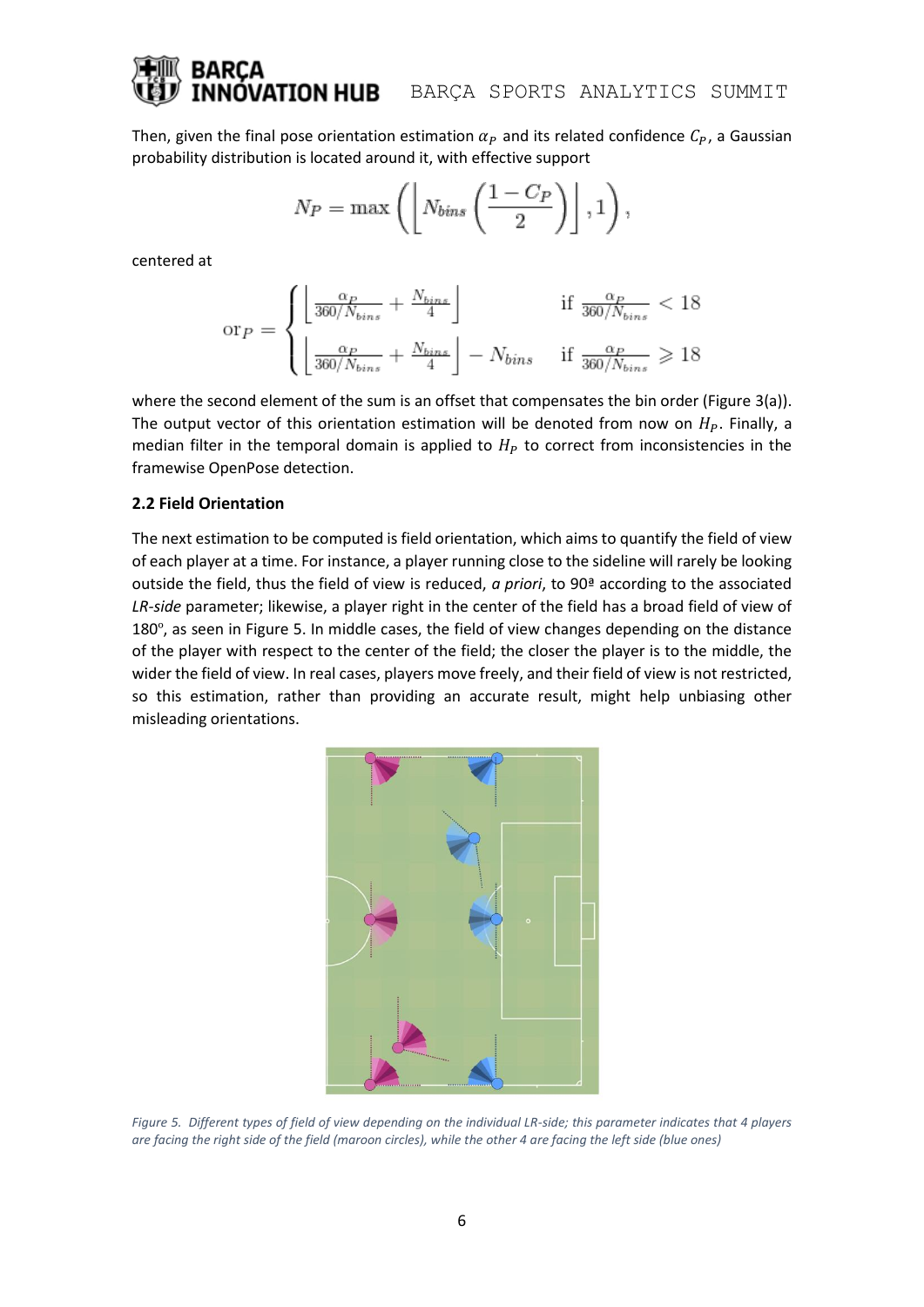Given a player 2D coordinates  $Pl_X, PL_Y$  and a 2D field with size  $(w, h)$ , the effective support of the Gaussian is

$$
N_F = \left\lfloor \frac{N_{bins}}{2} - \left\lfloor \frac{Pl_y - h/2}{h/2} \right\rfloor \cdot \frac{N_{bins}}{4} \right\rfloor
$$

and the center depends on the *LR-side* boolean:

$$
or_F = \begin{cases} \frac{Pl_y}{h/6} + \frac{N_{bins}}{6} & \text{if LR-side} = R\\ \frac{N_{bins}}{2} + \frac{Pl_y}{h/6} + \frac{N_{bins}}{6} & \text{if LR-side} = L \end{cases}
$$

The outcome of this estimation is another discretized probability vector, called from now on  $H_F$ .

### **2.3 Ball Orientation**

The last estimation is related to the position of the ball. Logically, players close to the ball tend to be strongly oriented towards it, while players placed far away may not have to be duly oriented accordingly. Hence, having all pairwise distances and the corresponding angles, the orientation of players with respect to the ball can be estimated, as shown in Figure 6.



*Figure 6. Orientation computation with respect to the ball of 4 different players, considering both the angle (direction) and the distance (magnitude). The same reference system shown in Figure 3(a) is used.*

Then, for a given player at  $(P_X, P_Y)$ , in a moment where the ball is at  $(B_X, B_Y)$ generating an angle of  $\beta$  degrees, the effective support is:

$$
N_F = \frac{N_{bins}}{4} \left[ 1 - \frac{MD - \sqrt{(P_x^2 - B_x^2) + (P_y^2 - B_y^2)}}{MD} \right] + \frac{N_{bins}}{8}
$$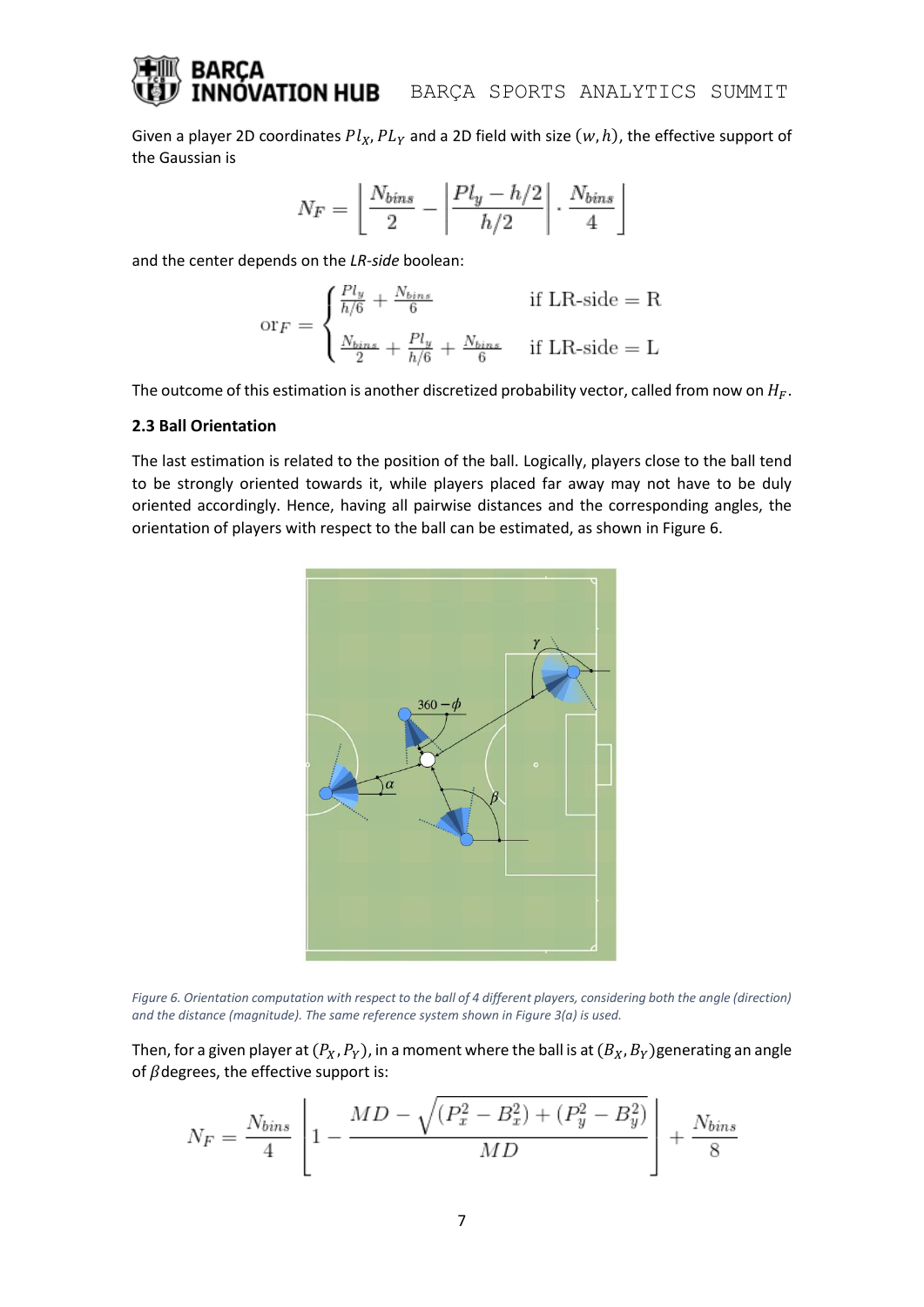## **ATION HUB** BARÇA SPORTS ANALYTICS SUMMIT

where MD is a maximum distance value that regularizes how far a player can be from the ball without being influenced by it (*i.e.* 1/6 of the field's area). Then, the central bin to be filled with the highest weight is:

$$
\text{or}_B = \begin{cases} \left\lfloor \frac{\beta}{360/N_{bins}} + \frac{N_{bins}}{4} \right\rfloor & \text{if } \left\lfloor \frac{\beta}{360/N_{bins}} \right\rfloor < 18\\ \left\lfloor \frac{\beta}{360/N_{bins}} + \frac{N_{bins}}{4} \right\rfloor - N_{bins} & \text{if } \left\lfloor \frac{\beta}{360/N_{bins}} \right\rfloor \geq 18 \end{cases}
$$

Once again, the outcome of this estimation is a discretized probability vector, called from now on  $H_B$ .

### **2.4 Contextual Merging**

Once all three histograms are obtained, a simple weighting is performed among them, thus merging pose, field and ball orientations. In particular, three different weights are used:

$$
H_{\text{TOT}} = W_P \cdot H_P + W_F \cdot H_F + W_B \cdot H_B,
$$
  
s.t.  $W_P, W_F, W_B \in [0, 1]$  and  $W_P + W_F + W_B = 1$ 

Nevertheless, the field orientation accuracy depends directly on the *L-R side* parameter, extracted when computing pose orientation. For this reason, both  $H<sub>P</sub>$  and  $H<sub>F</sub>$  benefit from pose orientation, hence the relevance of pose information while estimating player's orientation is not only measured with  $W_P$ , but also with  $W_F$ .

The orientation  $\theta$  of each player is the central value of the bin  $H_{TOT}$  with higher weight:

$$
\theta = \operatorname{argmax} (H_{\text{TOT}}) \cdot \frac{360}{N_{bins}} + \frac{360/N_{bins}}{2},
$$

In terms of visualization, orientations can be displayed in the 2D field; starting from a 2D point  $P_b$ , which indicates the position of a given player, another point  $P_e$  can be projected at a given distance  $T_{\theta}$  having an orientation of  $\theta$  degrees; as a result, the vector joining  $P_b$  and  $P_e$  will have the estimated orientation and a length proportional to the estimated confidence  $T_{\theta}$ . Moreover, having both points, the same coordinates can be mapped back into the original frames by multiplying  $P_b$  and  $P_e$  by the inverse homography (Subsection 2.1.2), thus showing the orientation vector in the video frame.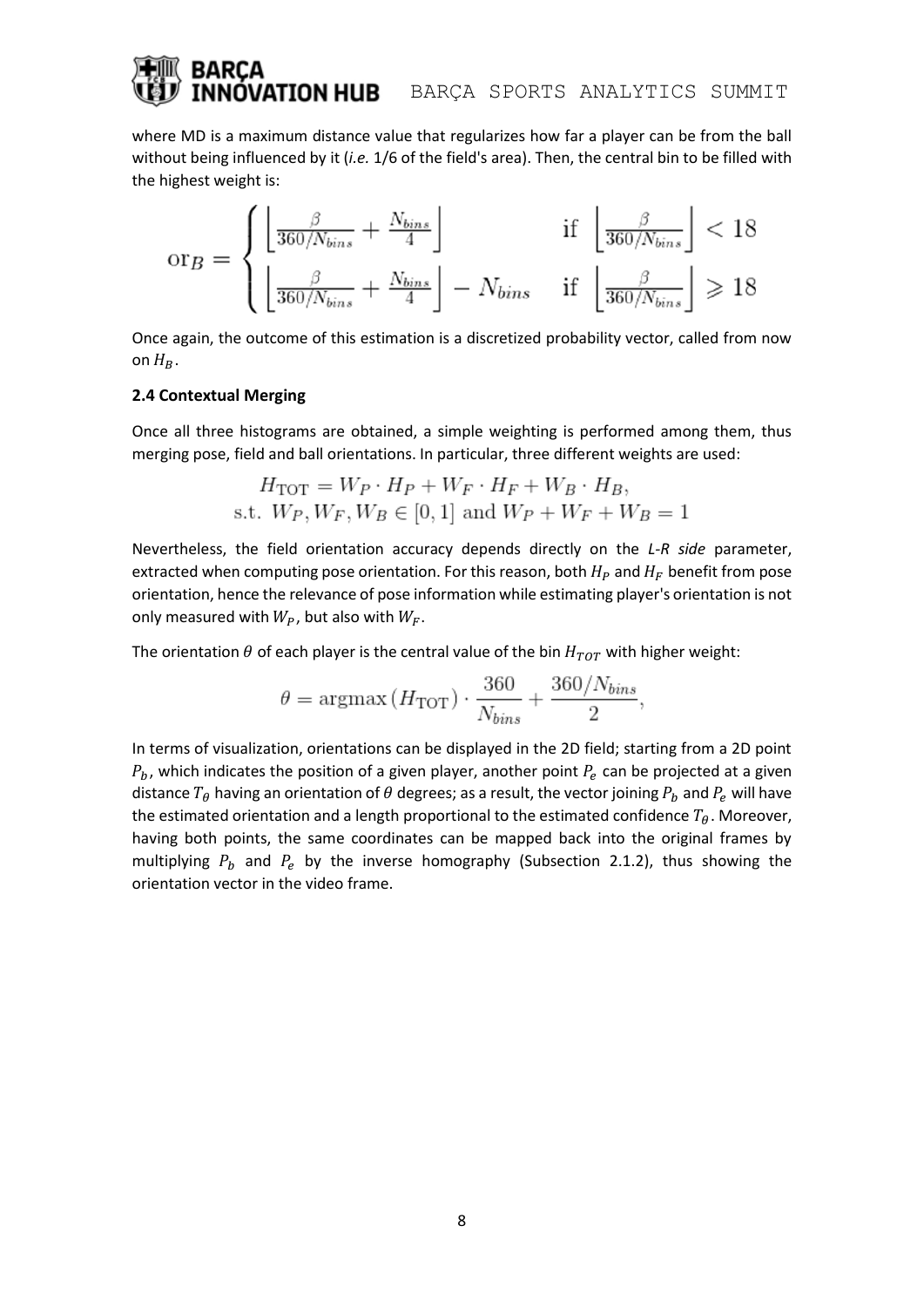

## **3. Results**

## **3.1 Dataset**

The dataset provided by F.C. Barcelona included video footage (25 fps and Full-HD) of several games from La Liga, smoothed tracking data in both frame and field domains, corners positions and contextual information. Moreover, data from youth games was gathered, with video footage and raw data extracted from EPTS devices, containing 100 samples/second about player ground-truth XYZ orientation.

Nevertheless, it is worth mentioning that the video quality of third division games is not as neat as desired; plus, given the low height of the stadium, the type of camera shot is prone to cause more occlusions than usual, as seen in Figure 7. Videos have been subsampled to one third of the original frame rate, and a total of 1000 frames and 10395 player instances have been used to validate results.



*Figure 7. Different types of video footage: (a) frame extracted from La Liga game, (b) frame extracted from a third division game.*

## **3.2 Metrics**

Bearing in mind that OpenPose detected upper-torso parts in **89.69%** of the given image crop, the following metrics were validated with sensor data:

*LR-Side***:** this metric shows the accuracy of the *LR-side* parameter, which indicates if a player is facing the left or the right side of the field. Considering a sequence of duration  $T$  and being  $i$  an individual player in a total of  $NP_t$  players in frame  $t$ , pose orientation  $\alpha_{i_t}$  can be obtained as the middle value of the maximum weighted bin in  $H_{Pi_t}$ . Having the corresponding ground-truth orientation  $\omega_{i_t}$  , this metric can be computed as:

$$
\text{LR}_{\text{acc}} = \frac{\sum_{t=0}^{T} \sum_{i=0}^{NP_t} LRV_{i_t}}{\sum_{t=0}^{T} NP_t}
$$

where

$$
LRV_{i_t} = \begin{cases} 1 & \text{if } |\alpha_{i_t} - \omega_{i_t}| < |\alpha_{i_t} + 180 - \omega_{i_t}| \\ 0 & \text{otherwise} \end{cases}
$$

*LR-Side* performance reached **92.43%** accuracy.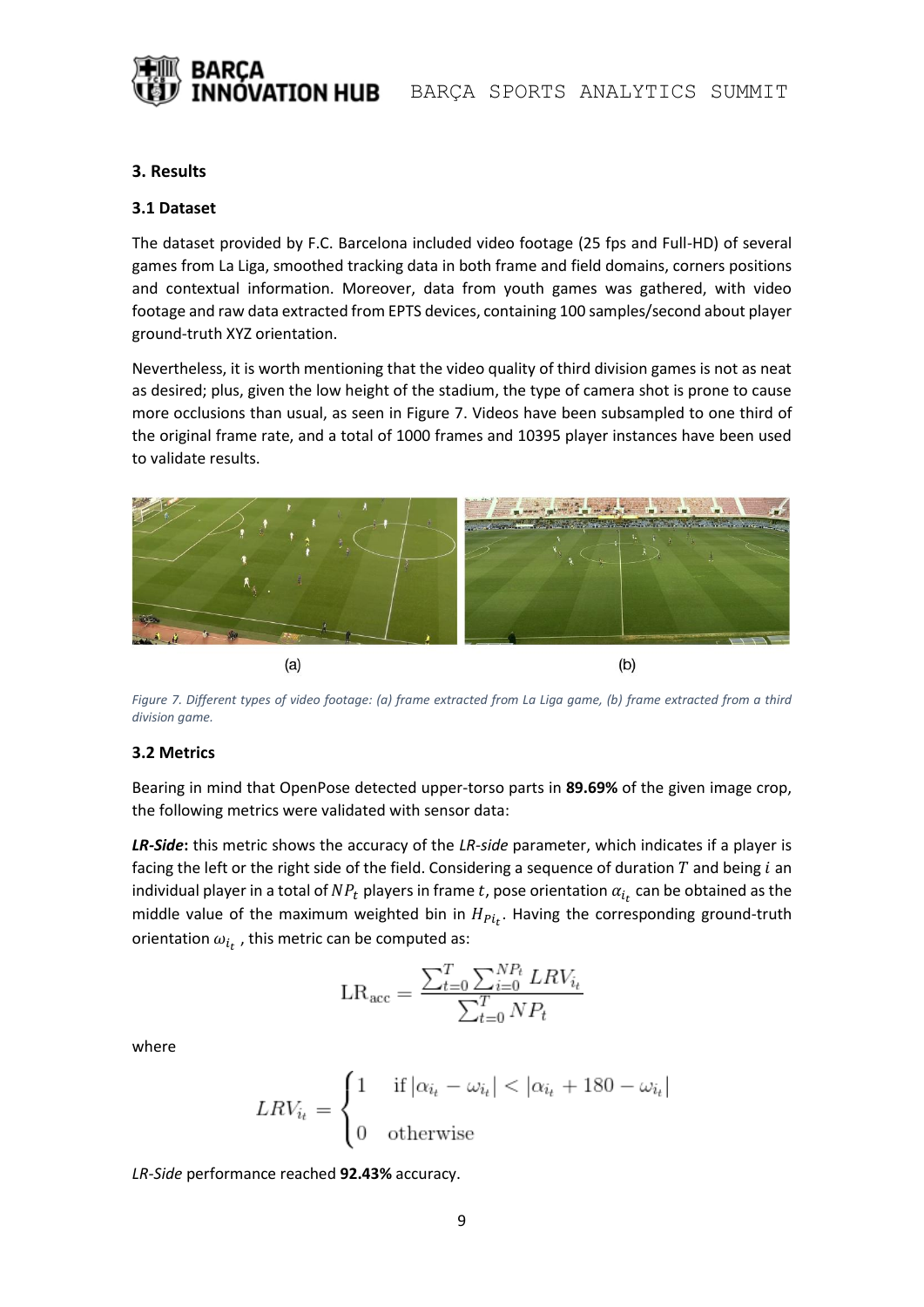## /ATION HUB BARÇA SPORTS ANALYTICS SUMMIT

**Orientation:** the comparison between obtained orientation  $(\alpha_{i_t})$  results and ground-truth data  $(\omega_{i_t})$  can be displayed by appending all orientation differences in a single vector  $OD$  with entries:

$$
OD_{i_t} = \min(|\alpha_{i_t} - \omega_{i_t}|, 360 - |\alpha_{i_t} - \omega_{i_t}|)
$$

#### **3.3 Parameters Adjustment**

By testing all possible weight combinations (in 0.05 intervals), results in Figure 8 indicate the error margin of different tests given by the median, showing the performance of each individual orientation estimation and their best mixture.



*Figure 8. Boxplot results: orientation error quartiles with respect to ground truth. The first 3 rows indicate the performance of pose, field and ball orientation separately; the last three rows indicate the performance of three successful weight combinations (details in the text).*

Field orientation is the one producing less accurate orientations, reaching a median absolute error of 59.2567 degrees; although pose orientation performs reasonably better, ball orientation outperforms the rest of individual estimations, both in terms of mean and median absolute errors. Nevertheless, all displayed combination of weights produce better results than any method on their own, keeping ball orientation as the higher-weighted estimation. Anyway, ball orientation alone might fails to extract the appropriate orientation, such as in Figure 9 hence pose and field estimations might help correcting it. The best weight combination has proven to be  $W_P = 0.25$ ,  $W_F = 0.15$ ,  $W_B = 0.6$ , obtaining a median absolute orientation error of **34.075 degrees** and a mean absolute error of **40.007 degrees**. Failure cases include a large number of players looking straight up (90º) and down (270º), as the *LR-side* parameter divides the histogram only in 2 sides, and extreme cases are always challenging. Despite not being validated with La Liga games due to non-existent ground-truth orientation data, better results are supposed to be obtained with better video footage (Figure 7).



*Figure 9. Orientation results with two different weight combinations: (a) only ball orientation, wrong result; (b) pose + field + ball orientation, correct result.*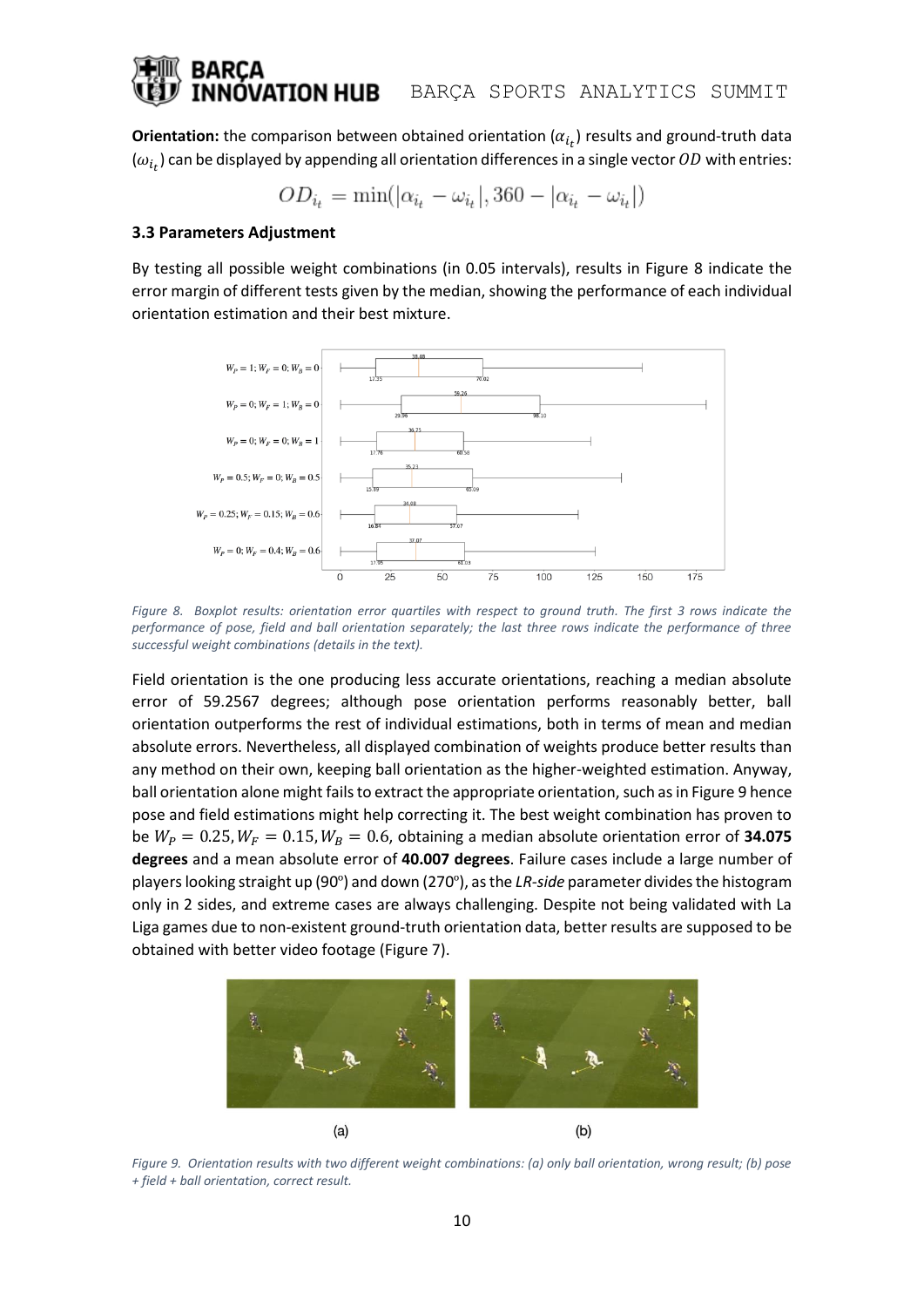

Visual results are displayed in Figure 10.



*Figure 10. Visual results, displayed in (left) the original frames, and (right) the 2D field.*

## **4 Practical Applications**

Having a time-based set of player orientations, several applications can be found. Among many others:

- Orientation assessment through video. Football analysts spend a lot of time preparing scouting video sessions. By adding orientation information in a visual way such as in Figure 10, they might detect specific situations where orientation is crucial.
- Refining pass probability and pitch-control models. Finding the free man is one of the biggest concerns in offensive football plays. Recent literature has introduced an EPV metric [4] that indicates the conditional probability of scoring/receiving a goal given the ball/player movement and spacing. Logically, players with no defense in open-court maximize this metric; however, the orientation of these players is not being taken into account. Figure 11 shows an example where the best candidate to receive the ball is not facing the passing player.
- Evaluation of on-ball and off-ball direction. Anatomical patterns can easily spotted from pose and orientation data, especially in youth teams. For instance, left-footed players usually start dribbling towards their left side of the court, as their corporal position is not optimal when facing the other side. Orientation metrics could help identifying which players struggle more with left-right deviations.
- Reaction time measurement. Football players must react fast in all scenarios and switch offensive-defensive roles on the fly in short time intervals. By having the players' orientation and eventing data, reaction time can be measured and contextualized.



*Figure 11. In the given play, a model to find the best potential passes is used; white circles are printed around those players with better advantage to create an offensive play. However, the passer cannot see one of them due to an inappropriate orientation.*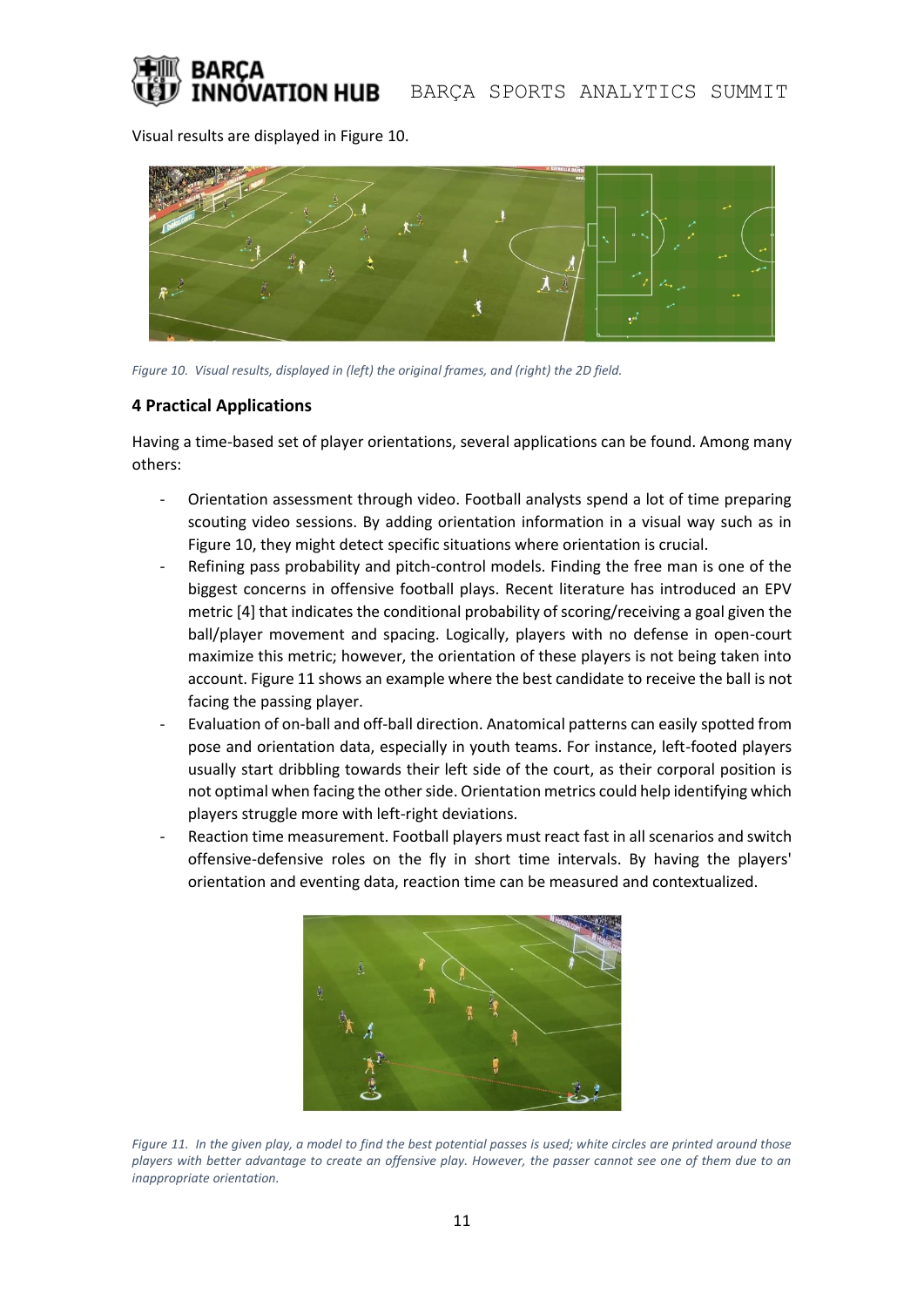

## **5 Conclusions**

In this article, a novel method to compute football players' orientation from a video has been presented. It combines three different orientation estimators: pose, field and ball. Pose orientation is obtained by projecting OpenPose output on a 2D space and computing the normal vector to the projected torso. Field orientation approximates the players' field of view based on their position. Finally, the ball estimation calculates the orientation of all players with respect to the ball weighted by their pairwise distances. Having discretized all orientations into probability vectors, a simple weighting is performed and an individual angle (in degrees) is obtained for each player.

Results have been tested and validated with professional football matches; although the associated video footage was not optimal, results are promising. 92% accuracy is obtained in left-right side orientations, and a median absolute error of 34.07º is achieved. The output of this work is a set of raw time-based numerical orientations that can later be applied in video assessment or refinement of existing models. As future work, besides improving the median absolute error, which could be done by training a deep learning model plus adding eventing data in the weighting step, the generalization to other sports and scenarios will be studied. Furthermore, other applications using pose data could be tested, such as performing team/individual action recognition.

## **6 Acknowledgements**

The authors acknowledge partial support by MICINN/FEDER U project, reference PGC2018- 098625-B-I00, H2020-MSCA-RISE-2017 project, reference 777826 NoMADS and F.C. Barcelona's data support.

## **References**

[1] *OpenPose*. https://github.com/CMU-Perceptual-Computing-Lab/openpose. Last accessed: October 13th 2019.

[2] Zhe Cao, Tomas Simon, Shih-En Wei, and Yaser Sheikh. *Realtime multi-person 2d pose estimation using part affinity fields.* In Proceedings of the IEEE Conference on Computer Vision and Pattern Recognition, pages 7291-7299, 2017.

[3] Francesco Cardinale *et al. Image Super Resolution*. https://github.com/idealo/image-superresolution, 2018.

[4] Javier Fernández, Luke Bornn, and Dan Cervone. *Decomposing the immeasurable sport: A deep learning expected possession value framework for soccer.* In 13th MIT Sloan Sports Analytics Conference, 2019.

[5] Richard Hartley and Andrew Zisserman. *Multiple view geometry in computer vision.*  Cambridge University Press, 2003.

[6] Kevin Palmer and Gerry Geurts. *The evolution of curling analytics.* In 13th MIT Sloan Sports Analytics Conference, 2019.

[7] Varun Ramakrishna, Daniel Munoz, Martial Hebert, James Andrew Bagnell, and Yaser Sheikh. *Pose Machines: Articulated pose estimation via inference machines.* In European Conference on Computer Vision, pages 33-47. Springer, 2014.